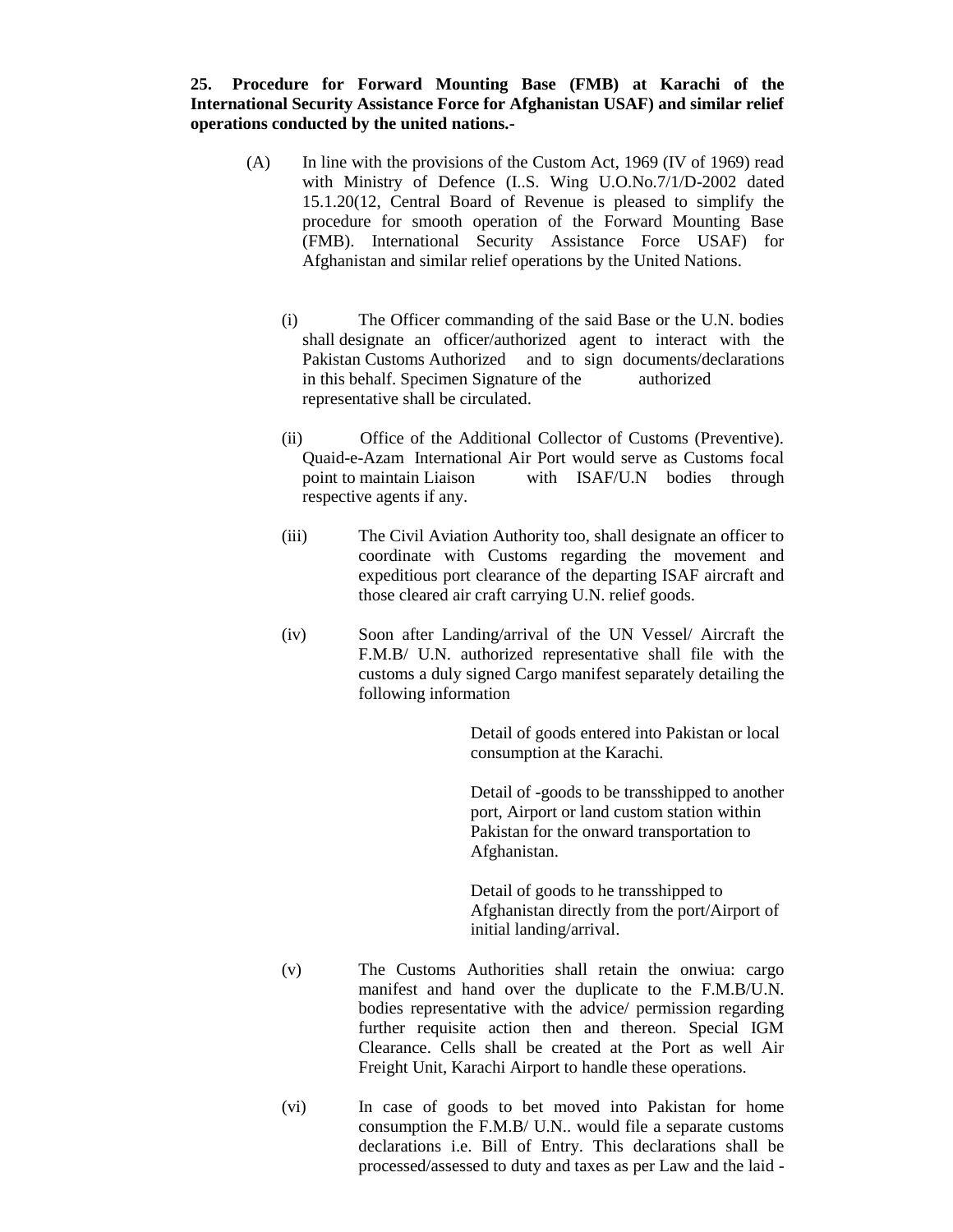down procedure unless specifically exempted by the Federal Government or the Board.

- (vii) In case of goods involving transits movement within Pakistan prior to entry into Afghanistan the Customs Administration of the initial place of landing/arrival shall provide customs escort, and handle requisite documentation/formalities. However , Movement from one Port to another port within the same station shall be covered by simple internet documentation and that front Port/Airport to a border based customs station shall be against a proper customs declaration *i.e*. Bill of Entry.
- (viii) In case of goods to be transshipped directly to Afghanistan from the initial station of landing/ arrival the movement of goods/ store from one Air Craft to another shall be under prior intimation to the customs. Such a transshipment would be allowed without levying any transshipment fee and without payment of duty and taxes.
- (ix) Against every departing vessel/ Air Craft the F.M.B/U.N. bodies shall file an Export Manifest separately detailing the following information;
	- Goods which are being transshipped.
	- Goods which have been locally procured in Pakistan.

 (x) The F.M.B/U.N bodies shall advise the supplies of locally procured goods to enter the goods to the Port/Airport bonded area along with the customs declaration i.e. Bill of Export. The Pakistan based supplier/exporter of such goods duly covered by the bill of export shall be entitled to payment of duty draw back as per the notified rates. Such an entitlement would NOT he available if the F.M.B/ U.N, bodies themselves tile a bill of Export on self clearance basis. If, however. goods have been locally procured by the F.M.B/U.N. bodies against a payment in local currency such goods shall he allowed entry by the customs against a written request in this regard by the F.M.B/U.N bodies.

(xi) The personal effects. Baggage of the Karachi based 1SAF personnel or those arriving for an extended stay shall be cleared by customs under chapter 111 of Pakistan Customs Baggage Rules, 2001 catering for the privileged persons. Following customs concessions, in brief, shall be available.

> (a) Duty and tax free import of personal and household effects (including a car) for a period of six months.